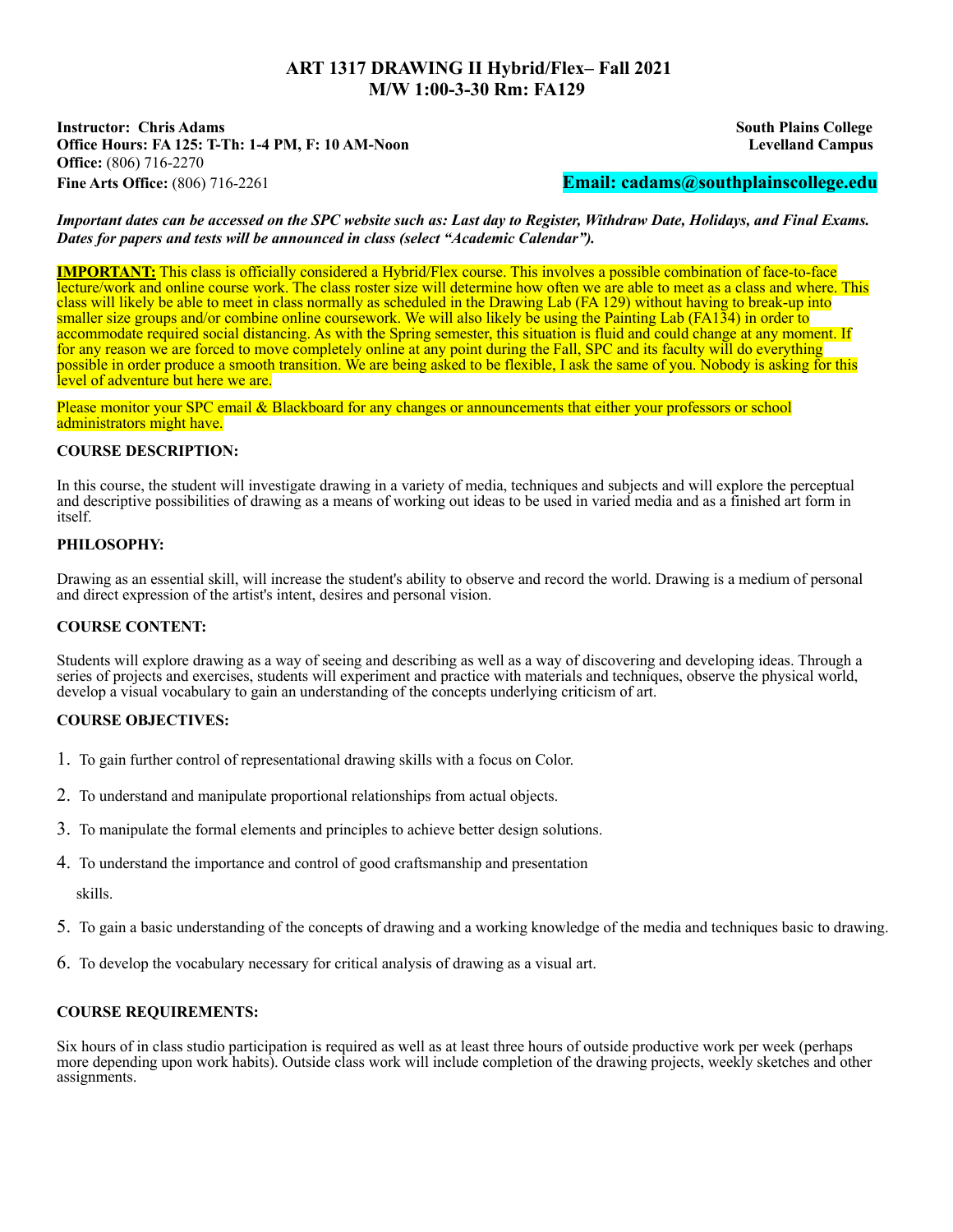# **GRADING**

## **DRAWING PROJECTS and Sketchbook Assignments: 80%**

Grades will be based on the fulfillment of the objectives for each project assigned. These will be clearly stated with each assignment. These projects will be worked in class and completed outside of class when necessary.

#### **CLASS PARTICIPATION: 20%**

This grade is a reflection of the student's attitude, attendance, and work ethic, participation in critiques, discussions, and preparedness.

**EVALUATION:** Students will be evaluated on the basis of drawings done in class. At least one drawing per week will be graded. Grades will be based on skill level, creativity, progress made, neatness and meeting of deadlines. Work must be turned in on time. A due date will be given with each assignment. Work that is late will be graded down one letter grade per class for missing deadlines. A midterm progress grade will be assessed, based on class drawing projects, class work.

## **GRADING SCALE**

| A 90-100     | Exceptional work, outstanding, high level of maturity, perception, & concepts                                                                                                  |
|--------------|--------------------------------------------------------------------------------------------------------------------------------------------------------------------------------|
| B 80-89      | Work is above average, but not quite up to the expectations of "A" grades.<br>Good development and understanding of the concept. A few areas may need to be further addressed. |
| $C$ 70-79    | Work is satisfactory. Good completion of goals. Meets the assigned requirements. Improvement is expected.                                                                      |
| $D \t 60-69$ | Work is poor in execution and presentation. Barely passing. Not meeting designated criteria. Weak effort.                                                                      |

F 59-0 Failed. Work is unacceptable, late, incomplete, not meeting criteria set forth, & below inconsistent. Poor effort.

## **ATTENDANCE POLICY**

In the past, attendance been monitored and based on both SPC policy and individual course requirements. While it is still advised that students attend class as required for the benefit of course information and evaluation, as we are in a unique situation regarding the COVID-19 pandemic, attendance will not be monitored as has in the past. Any student who fails to complete coursework or falls into a dangerous area where the inevitable grade will be an F can be dropped with an X. In addition, any student who fails to contact the professor or login into an online course will be dropped with an X. There is a limit to how often a student may drop courses with either a W or X without penalty so please do your best not to fall behind.

If you have issues with attendance/course load, please, talk to us. Let your professors know about your issue. We want to help you succeed but cannot do so if you do not keep us informed or simply vanish.

Please also stay vigilant with regard to your health and the health of those around you. People get sick even without the threat of the Coronavirus. Do please keep your professors apprised of any situation that might impact your ability to complete your coursework. Do your best to check in if things get hard.

#### **DISCIPLINE POLICY**

Everyone in the class has a right to be there and therefore entitled to an optimal learning environment. Disruption of that environment will not be tolerated.

#### **ACADEMIC HONESTY**

The faculty is strongly committed to upholding standards of academic integrity. These standards, at the minimum require that students never present the work of others as their own or work done in another class as new work.<br>WARNING – Cheating or plagiarism will result in the student receiving a 0 on the assignment for the first offense, second of you will be dropped from the class.

#### **Health and Safety Policy**

In an effort to maintain a safe academic and working environment, your instructor and department will endeavor to comply with the intent of state laws or acts and the college health and safety program.

#### **SPC SPECIAL COVID-19 STATEMENT**

It is the policy of South Plains College for the Spring 2021 semester that as a condition of on-campus enrollment, all students are required to engage in safe behaviors to avoid the spread of COVID-19 in the SPC community. **Such behaviors specifically include the requirement that all students properly wear CDC-compliant face coverings while in SPC buildings including in classrooms, labs, hallways, and restrooms.** Failure to comply with this policy may result in dismissal from the current class session. If the student refuses to leave the classroom or lab after being dismissed, the student may be referred to the Dean of Students on the Levelland campus or the Dean/Director of external centers for Student Code of Conduct Violation. **Students who believe** they have been exposed or may be COVID-19 positive, must contact Health Services, DeEtte Edens, BSN, RN at (806) 716-<br>2376 or dedens@southplainscollege.edu.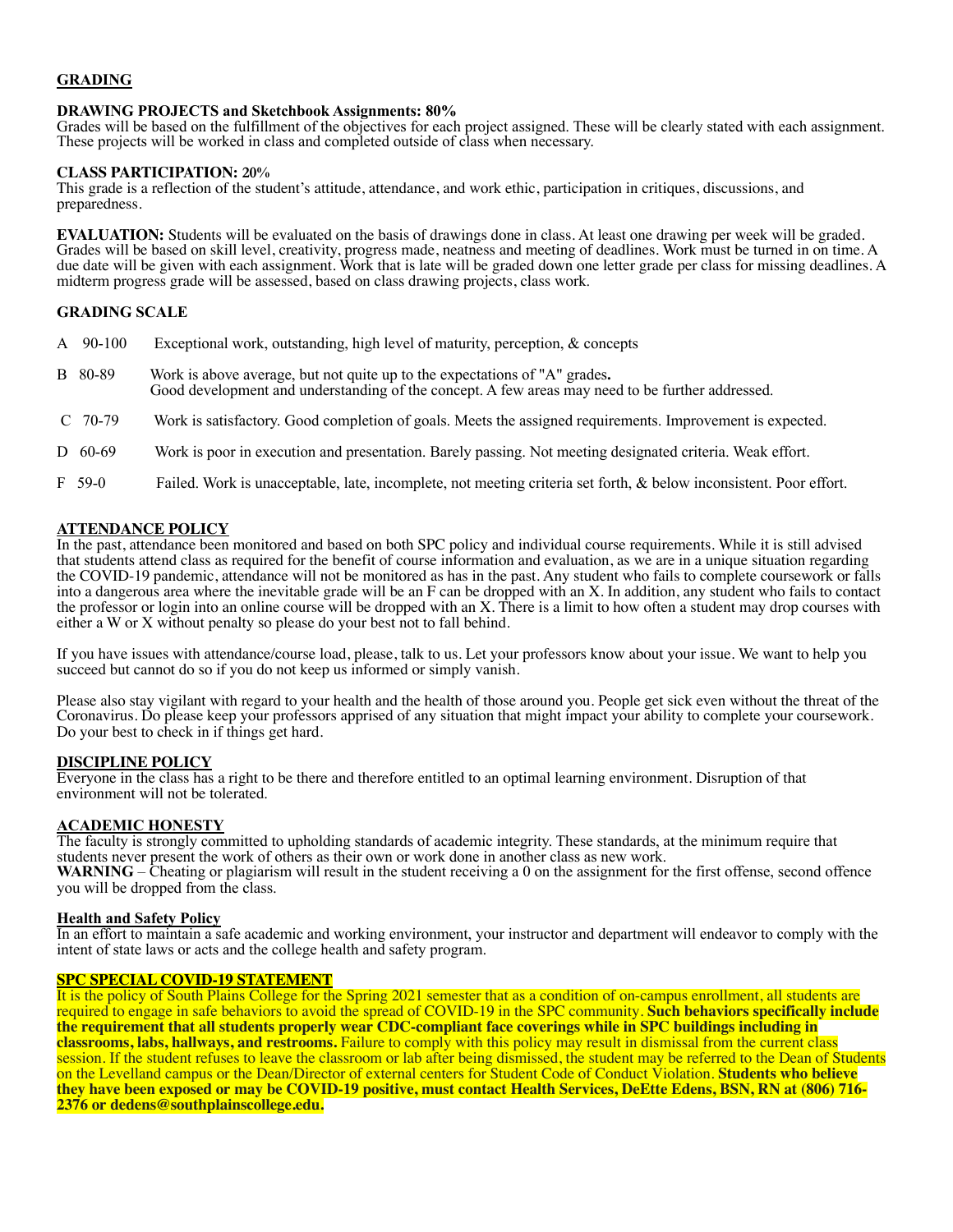## **Campus Concealed Carry**

Texas Senate Bill - 11 (Government Code 411.2031, et al.) authorizes the carrying of a concealed handgun in South Plains College buildings only by persons who have been issued and are in possession of a Texas License to Carry a Handgun. Qualified law enforcement officers or those who are otherwise authorized to carry a concealed handgun in the State of Texas are also permitted to do so. Pursuant to Penal Code (PC) 46.035 and South Plains College policy, license holders may not carry a concealed handgun in restricted locations. For a list of locations, please refer to the SPC policy at: (http://www.southplainscollege.edu/human\_resources/policy\_procedure/hhc.php)

Pursuant to PC 46.035, the open carrying of handguns is prohibited on all South Plains College campuses. Report violations to the College Police Department at 806-716-2396 or 9-1-1.

## **SPC Standard Disability Statement**

Students with disabilities, including but not limited to physical, psychiatric, or learning disabilities, who wish to request accommodations in this class should notify the Disability Services Office early in the semester so that the appropriate arrangements may be made. In accordance with federal law, a student requesting accommodations must provide acceptable documentation of his/her disability to the Disability Services Office. For more information, call or visit the Disability Services Office at Levelland (Student Health & Wellness Office) 806-716-2577, Reese Center (Building 8) & Lubbock Center 806-716-4675, or Plainview Center (Main Office) 806-716-4302 or 806-296-9611.

## **Non-Discrimination Statement**

South Plains College does not discriminate on the basis of race, color, national origin, sex, disability or age in its programs and activities. The following person has been designated to handle inquiries regarding the non-discrimination policies: Vice President for Student Affairs, South Plains College -1401 College Avenue, Box 5, Levelland, TX 79336, 806-894-9611

## **Diversity Statement**

In this class the teacher will establish and support an environment that values and nurtures individual and group differences and encourages engagement and interaction. Understanding and respecting multiple experiences and perspectives will serve to challenge and stimulate all of us to learn about others, about the larger world and about ourselves. **There will be zero tolerance of disrespectful or inappropriate language or behavior.** By promoting diversity and intellectual exchange, we will not only mirror society as it is, but model society as it should and can be.

#### **Title IX Pregnancy Accommodations Statement**

If you are pregnant, or have given birth within six months, Under Title IX you have a right to reasonable accommodations to help continue your education. To activate accommodations you must submit a Title IX pregnancy accommodations request, along with specific medical documentation, to the Director of Health and Wellness. Once approved, notification will be sent to the student and instructors. It is the student's responsibility to work with the instructor to arrange accommodations. Contact the Director of Health and Wellness at 806-716-2362 or email cgilster@southplainscollege.edu for assistance.

# **Materials List**

**Existing Materials from Drawing I (charcoal, pastels, ink, etc.) 18" x 24 Drawing Pad 9" x 12" Sketchbook**

#### **A Set of Colored Pencils**

Get the best tools and equipment you can afford. Cheap pencils and crummy paper will degrade quickly. We are building a new portfolio. Respect your work.